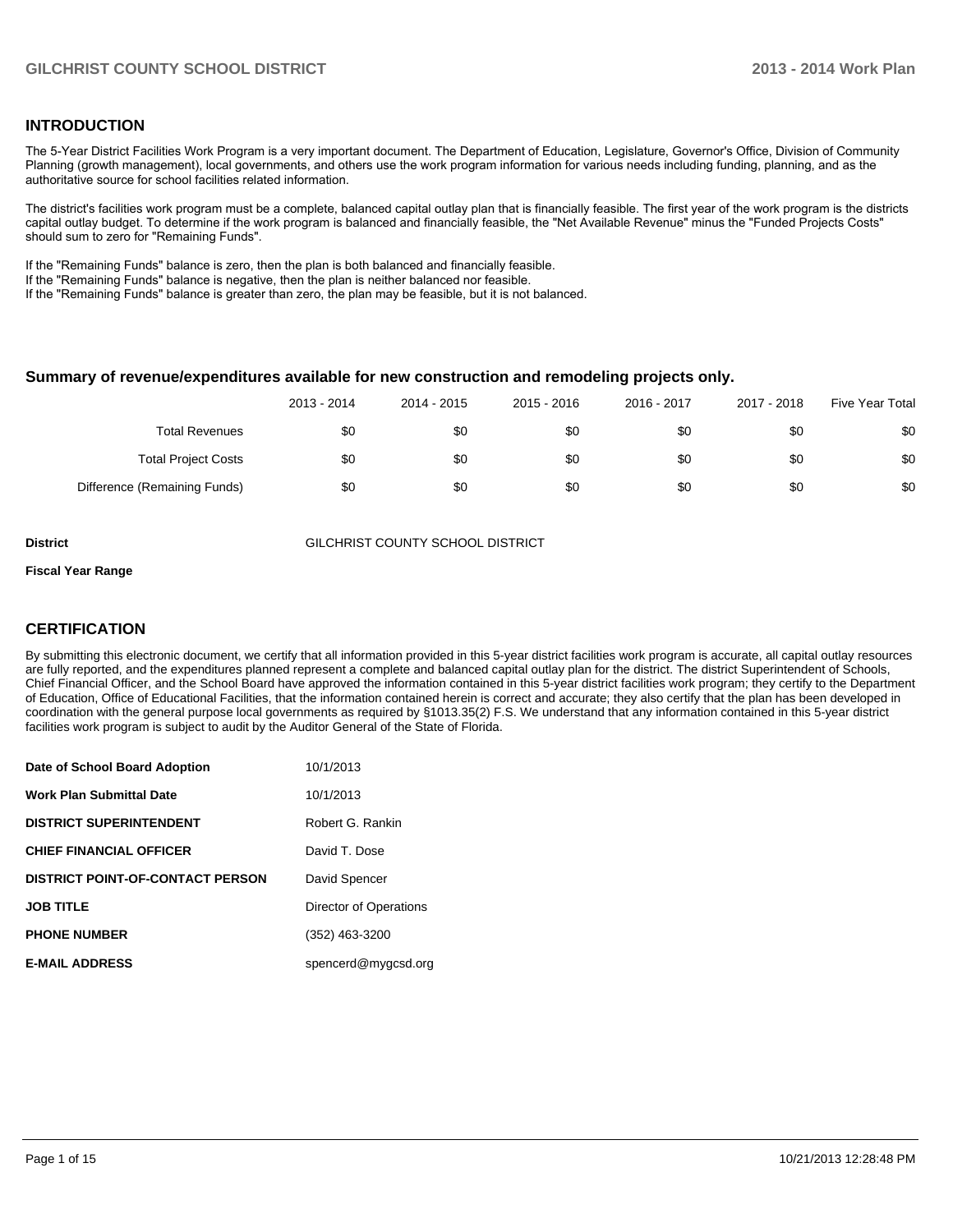# **Expenditures**

### **Expenditure for Maintenance, Repair and Renovation from 1.50-Mills and PECO**

Annually, prior to the adoption of the district school budget, each school board must prepare a tentative district facilities work program that includes a schedule of major repair and renovation projects necessary to maintain the educational and ancillary facilities of the district.

| Item                                                                                                             | 2013 - 2014<br><b>Actual Budget</b> | 2014 - 2015<br>Projected | 2015 - 2016<br>Projected | 2016 - 2017<br>Projected | 2017 - 2018<br>Projected | <b>Total</b> |  |  |  |  |
|------------------------------------------------------------------------------------------------------------------|-------------------------------------|--------------------------|--------------------------|--------------------------|--------------------------|--------------|--|--|--|--|
| <b>HVAC</b>                                                                                                      | \$439,004                           | \$100,000                | \$100,000                | \$250,000                | \$100,000                | \$989,004    |  |  |  |  |
| BELL ELEMENTARY, BELL HIGH, BUS GARAGE, CENTRAL CAMPUS, COUNTY ADMINISTRATION OFFICE, TRENTON HIGH<br>Locations: |                                     |                          |                          |                          |                          |              |  |  |  |  |
| Flooring                                                                                                         | \$0                                 | \$0                      | \$0                      | \$0                      | \$0                      | \$0          |  |  |  |  |
| Locations: No Locations for this expenditure.                                                                    |                                     |                          |                          |                          |                          |              |  |  |  |  |
| Roofing                                                                                                          | \$55,953                            | \$100,000                | \$100,000                | \$100,000                | \$100,000                | \$455,953    |  |  |  |  |
| BELL ELEMENTARY, BELL HIGH, BUS GARAGE, CENTRAL CAMPUS, COUNTY ADMINISTRATION OFFICE, TRENTON HIGH<br>Locations: |                                     |                          |                          |                          |                          |              |  |  |  |  |
| Safety to Life                                                                                                   | \$50,000                            | \$20,000                 | \$25,000                 | \$25,000                 | \$25,000                 | \$145,000    |  |  |  |  |
| BELL ELEMENTARY, BELL HIGH, BUS GARAGE, CENTRAL CAMPUS, COUNTY ADMINISTRATION OFFICE, TRENTON HIGH<br>Locations: |                                     |                          |                          |                          |                          |              |  |  |  |  |
| Fencing                                                                                                          | \$0                                 | \$0                      | \$0                      | \$0                      | \$0                      | \$0          |  |  |  |  |
| Locations: No Locations for this expenditure.                                                                    |                                     |                          |                          |                          |                          |              |  |  |  |  |
| Parking                                                                                                          | \$0                                 | \$0                      | \$0                      | \$0                      | \$0                      | \$0          |  |  |  |  |
| Locations:<br>No Locations for this expenditure.                                                                 |                                     |                          |                          |                          |                          |              |  |  |  |  |
| Electrical                                                                                                       | \$30,000                            | \$40,000                 | \$40,000                 | \$40,000                 | \$40,000                 | \$190,000    |  |  |  |  |
| BELL ELEMENTARY, BELL HIGH, BUS GARAGE, CENTRAL CAMPUS, COUNTY ADMINISTRATION OFFICE, TRENTON HIGH<br>Locations: |                                     |                          |                          |                          |                          |              |  |  |  |  |
| Fire Alarm                                                                                                       | \$25,000                            | \$25,000                 | \$25,000                 | \$25,000                 | \$25,000                 | \$125,000    |  |  |  |  |
| Locations: BELL ELEMENTARY, BELL HIGH, COUNTY ADMINISTRATION OFFICE, TRENTON HIGH                                |                                     |                          |                          |                          |                          |              |  |  |  |  |
| Telephone/Intercom System                                                                                        | \$0                                 | \$0                      | \$0                      | \$0                      | \$0                      | \$0          |  |  |  |  |
| Locations: No Locations for this expenditure.                                                                    |                                     |                          |                          |                          |                          |              |  |  |  |  |
| <b>Closed Circuit Television</b>                                                                                 | \$0                                 | \$0                      | \$0                      | \$0                      | \$0                      | \$0          |  |  |  |  |
| Locations: No Locations for this expenditure.                                                                    |                                     |                          |                          |                          |                          |              |  |  |  |  |
| Paint                                                                                                            | \$50,000                            | \$50,000                 | \$50,000                 | \$50,000                 | \$50,000                 | \$250,000    |  |  |  |  |
| Locations: BELL ELEMENTARY, BELL HIGH, BUS GARAGE, CENTRAL CAMPUS, COUNTY ADMINISTRATION OFFICE, TRENTON HIGH    |                                     |                          |                          |                          |                          |              |  |  |  |  |
| Maintenance/Repair                                                                                               | \$50,000                            | \$50,000                 | \$50,000                 | \$50,000                 | \$50,000                 | \$250,000    |  |  |  |  |
| Locations: BELL ELEMENTARY, BELL HIGH, BUS GARAGE, COUNTY ADMINISTRATION OFFICE, TRENTON HIGH                    |                                     |                          |                          |                          |                          |              |  |  |  |  |
| <b>Sub Total:</b>                                                                                                | \$699,957                           | \$385,000                | \$390,000                | \$540,000                | \$390,000                | \$2,404,957  |  |  |  |  |

| PECO Maintenance Expenditures | \$0       | \$0       | \$0       | \$0       | \$0       | \$0         |
|-------------------------------|-----------|-----------|-----------|-----------|-----------|-------------|
| l.50 Mill Sub Total:          | \$724,957 | \$410.000 | \$415,000 | \$565,000 | \$415,000 | \$2,529,957 |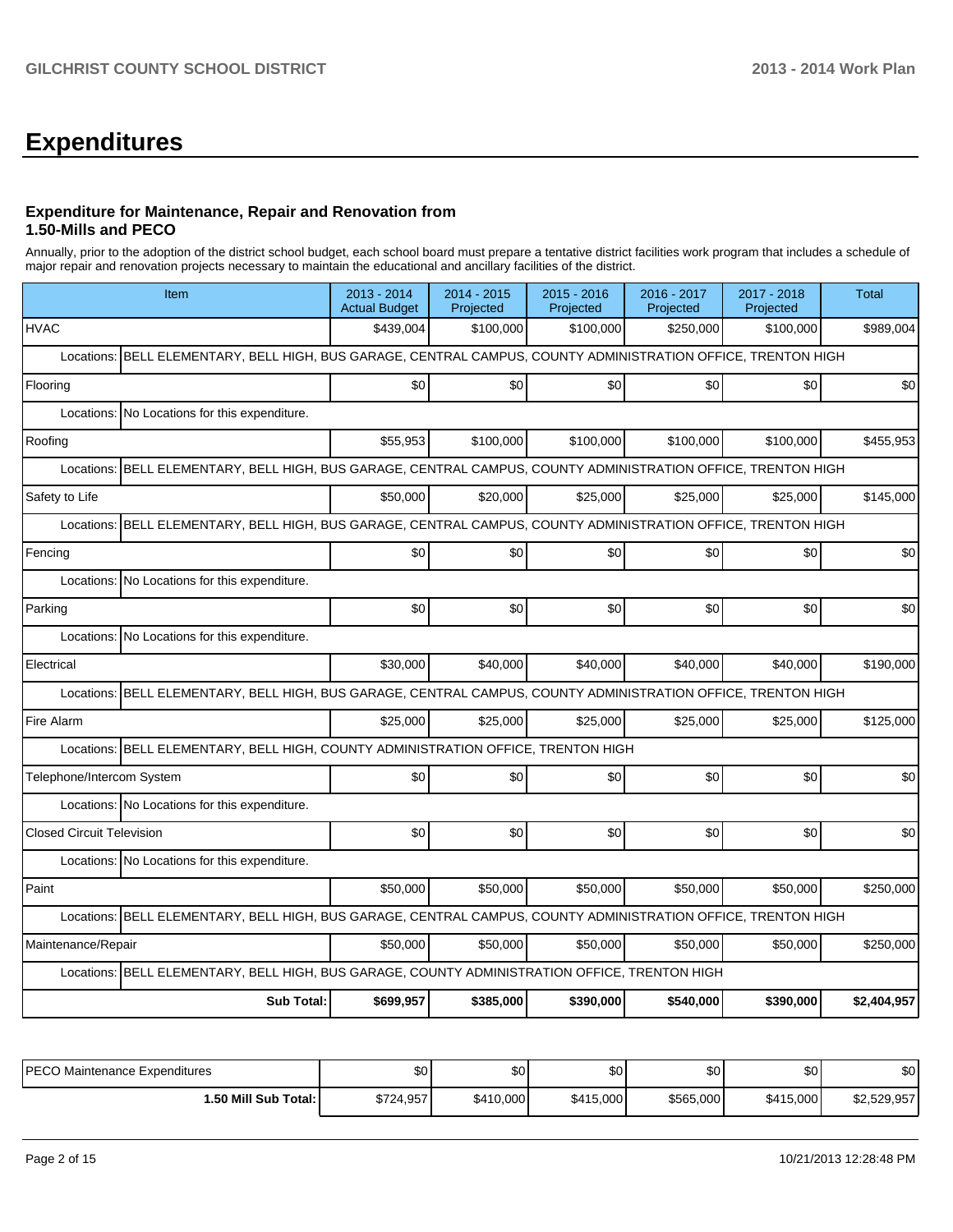|          | Other Items                                                                                                  | $2013 - 2014$<br><b>Actual Budget</b> | $2014 - 2015$<br>Projected | $2015 - 2016$<br>Projected | 2016 - 2017<br>Projected | $2017 - 2018$<br>Projected | Total       |  |  |  |
|----------|--------------------------------------------------------------------------------------------------------------|---------------------------------------|----------------------------|----------------------------|--------------------------|----------------------------|-------------|--|--|--|
| Plumbing |                                                                                                              | \$25,000                              | \$25,000                   | \$25,000                   | \$25,000                 | \$25,000                   | \$125,000   |  |  |  |
|          | Locations BELL ELEMENTARY, BELL HIGH, BUS GARAGE, CENTRAL CAMPUS, COUNTY ADMINISTRATION OFFICE, TRENTON HIGH |                                       |                            |                            |                          |                            |             |  |  |  |
|          | Total:                                                                                                       | \$724.957                             | \$410,000                  | \$415,000                  | \$565,000                | \$415,000                  | \$2,529,957 |  |  |  |

#### **Local 1.50 Mill Expenditure For Maintenance, Repair and Renovation**

Anticipated expenditures expected from local funding sources over the years covered by the current work plan.

| Item                                                         | 2013 - 2014<br><b>Actual Budget</b> | $2014 - 2015$<br>Projected | 2015 - 2016<br>Projected | 2016 - 2017<br>Projected | $2017 - 2018$<br>Projected | <b>Total</b> |
|--------------------------------------------------------------|-------------------------------------|----------------------------|--------------------------|--------------------------|----------------------------|--------------|
| Remaining Maint and Repair from 1.5 Mills                    | \$724,957                           | \$410,000                  | \$415,000                | \$565,000                | \$415,000                  | \$2,529,957  |
| Maintenance/Repair Salaries                                  | \$222,961                           | \$22,882                   | \$70,967                 | \$75,274                 | \$194,362                  | \$586,446    |
| <b>School Bus Purchases</b>                                  | \$100,000                           | \$164,724                  | \$168,686                | \$82,374                 | \$200,000                  | \$715,784    |
| Other Vehicle Purchases                                      | \$0                                 | \$0                        | \$0                      | \$0                      | \$0                        | \$0          |
| Capital Outlay Equipment                                     | \$250,000                           | \$250,000                  | \$250,000                | \$250,000                | \$250,000                  | \$1,250,000  |
| Rent/Lease Payments                                          | \$0                                 | \$0                        | \$0                      | \$0                      | \$0                        | \$0          |
| <b>COP Debt Service</b>                                      | \$0                                 | \$0                        | \$0                      | \$0                      | \$0                        | \$0          |
| Rent/Lease Relocatables                                      | \$3,600                             | \$3,600                    | \$3,600                  | \$3,600                  | \$3,600                    | \$18,000     |
| <b>Environmental Problems</b>                                | \$0                                 | \$0                        | \$0                      | \$0                      | \$0                        | \$0          |
| ls.1011.14 Debt Service                                      | \$0                                 | \$0                        | \$0                      | \$0                      | \$0                        | \$0          |
| Special Facilities Construction Account                      | \$0                                 | \$0                        | \$0                      | \$0                      | \$0                        | \$0          |
| Premiums for Property Casualty Insurance - 1011.71<br>(4a,b) | \$200,000                           | \$175,000                  | \$175,000                | \$175,000                | \$175,000                  | \$900,000    |
| Qualified School Construction Bonds (QSCB)                   | \$0                                 | \$0                        | \$0                      | \$0                      | \$0                        | \$0          |
| Qualified Zone Academy Bonds (QZAB)                          | \$0                                 | \$0                        | \$0                      | \$0                      | \$0                        | \$0          |
| <b>Local Expenditure Totals:</b>                             | \$1,501,518                         | \$1,026,206                | \$1,083,253              | \$1,151,248              | \$1,237,962                | \$6,000,187  |
| Davaru                                                       |                                     |                            |                          |                          |                            |              |

# **Revenue**

#### **1.50 Mill Revenue Source**

Schedule of Estimated Capital Outlay Revenue from each currently approved source which is estimated to be available for expenditures on the projects included in the tentative district facilities work program. All amounts are NET after considering carryover balances, interest earned, new COP's, 1011.14 and 1011.15 loans, etc. Districts cannot use 1.5-Mill funds for salaries except for those explicitly associated with maintenance/repair projects. (1011.71 (5), F.S.)

| <b>Item</b>                                                                         | Fund | $2013 - 2014$<br><b>Actual Value</b> | $2014 - 2015$<br>Projected | $2015 - 2016$<br>Projected | 2016 - 2017<br>Projected | $2017 - 2018$<br>Projected | Total           |
|-------------------------------------------------------------------------------------|------|--------------------------------------|----------------------------|----------------------------|--------------------------|----------------------------|-----------------|
| $(1)$ Non-exempt property<br>lassessed valuation                                    |      | \$640,730,440                        | \$700,799,355              | \$740,415,421              | \$787,634,108            | \$847.852.110              | \$3,717,431,434 |
| $(2)$ The Millege projected for<br>I discretionary capital outlay per<br>Is.1011.71 |      | 1.50 l                               | .501                       | 1.50                       | 1.50                     | 1.50                       |                 |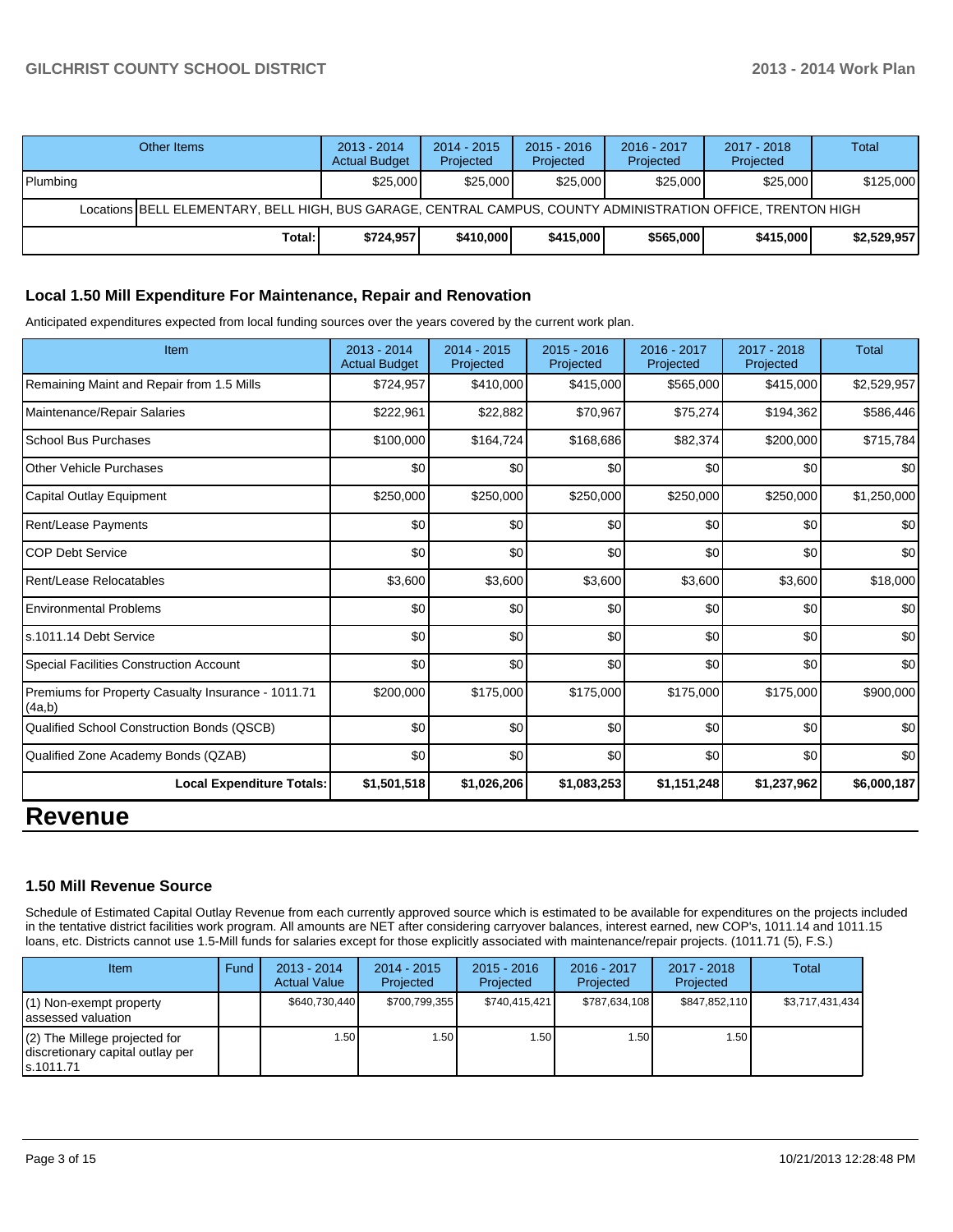| (3) Full value of the 1.50-Mill<br>discretionary capital outlay per<br>ls.1011.71 |      | \$1.076.427 | \$1.177.343 | \$1.243.898 | \$1.323.225 | \$1.424.392 | \$6.245.285 |
|-----------------------------------------------------------------------------------|------|-------------|-------------|-------------|-------------|-------------|-------------|
| $(4)$ Value of the portion of the 1.50<br>l-Mill ACTUALLY levied                  | 370I | \$922.652   | \$1,009,151 | \$1,066,198 | \$1.134.193 | \$1.220.907 | \$5.353.101 |
| $(5)$ Difference of lines (3) and (4)                                             |      | \$153.775   | \$168.192   | \$177.700   | \$189.032   | \$203.485   | \$892.184   |

## **PECO Revenue Source**

The figure in the row designated "PECO Maintenance" will be subtracted from funds available for new construction because PECO maintenance dollars cannot be used for new construction.

| Item                                  | Fund | $2013 - 2014$<br><b>Actual Budget</b> | $2014 - 2015$<br>Projected | $2015 - 2016$<br>Projected | 2016 - 2017<br>Projected | 2017 - 2018<br>Projected | Total |
|---------------------------------------|------|---------------------------------------|----------------------------|----------------------------|--------------------------|--------------------------|-------|
| <b>IPECO New Construction</b>         | 340  | \$0 <sub>1</sub>                      | \$0                        | \$0                        | \$0 <sub>1</sub>         | \$0                      | \$0   |
| <b>IPECO Maintenance Expenditures</b> |      | \$0 <sub>1</sub>                      | \$0                        | \$0                        | \$0 <sub>1</sub>         | \$0 I                    | \$0   |
|                                       |      | \$O                                   | \$0                        | \$0                        | \$0                      | \$0                      | \$0   |

### **CO & DS Revenue Source**

Revenue from Capital Outlay and Debt Service funds.

| Item                                               | Fund             | $2013 - 2014$<br><b>Actual Budget</b> | $2014 - 2015$<br>Projected | $2015 - 2016$<br>Projected | $2016 - 2017$<br>Projected | $2017 - 2018$<br>Projected | Total    |
|----------------------------------------------------|------------------|---------------------------------------|----------------------------|----------------------------|----------------------------|----------------------------|----------|
| ICO & DS Cash Flow-through<br><b>I</b> Distributed | 360              | \$16.188                              | \$16,188                   | \$16,188                   | \$16.188                   | \$16,188                   | \$80,940 |
| ICO & DS Interest on<br>Undistributed CO           | 360 <sup>1</sup> | \$867                                 | \$867                      | \$867                      | \$867                      | \$867                      | \$4,335  |
|                                                    |                  | \$17,055                              | \$17,055                   | \$17.055                   | \$17,055                   | \$17,055                   | \$85,275 |

### **Fair Share Revenue Source**

All legally binding commitments for proportionate fair-share mitigation for impacts on public school facilities must be included in the 5-year district work program.

Nothing reported for this section.

#### **Sales Surtax Referendum**

Specific information about any referendum for a 1-cent or ½-cent surtax referendum during the previous year.

**Did the school district hold a surtax referendum during the past fiscal year 2012 - 2013?**

No

#### **Additional Revenue Source**

Any additional revenue sources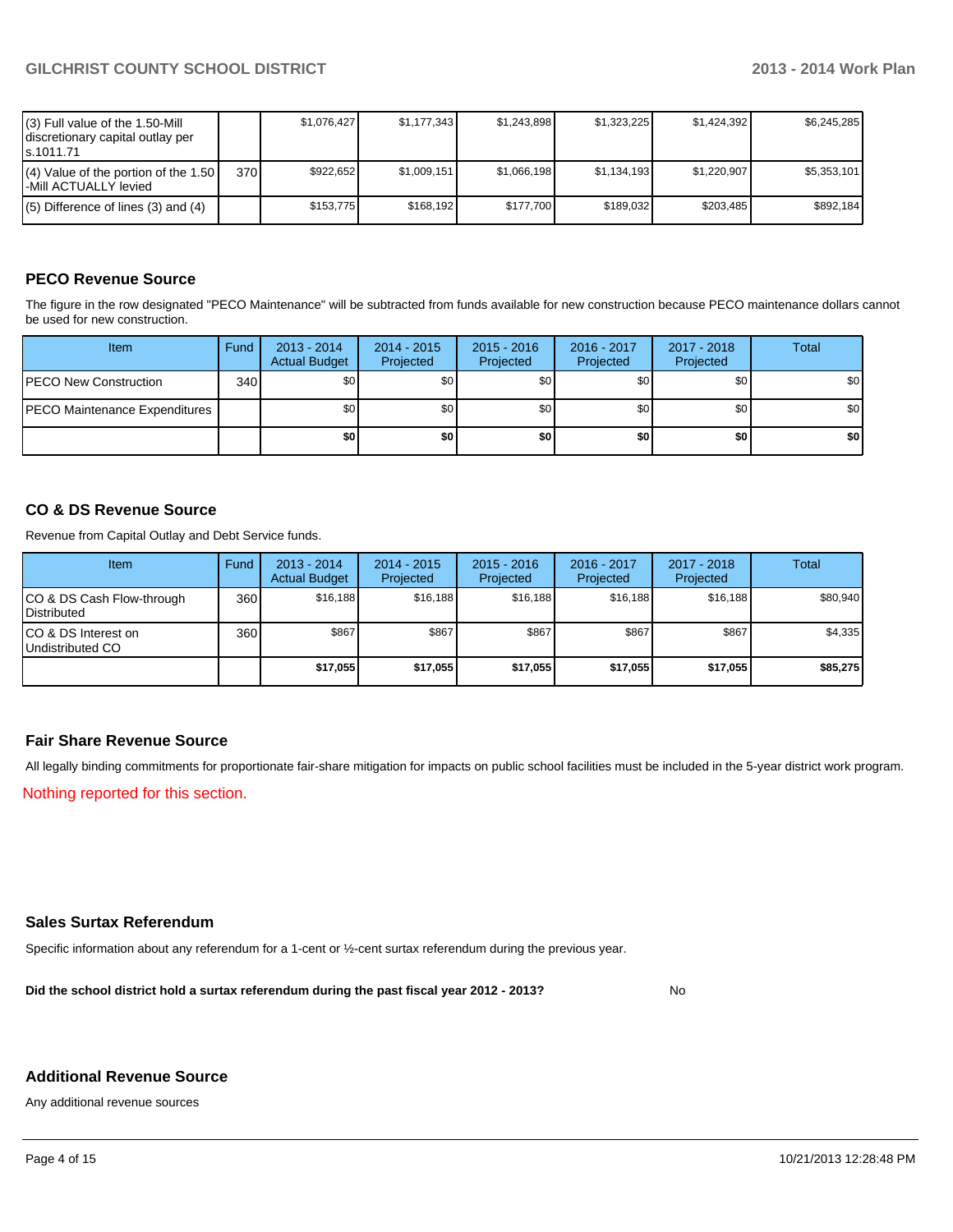| Item                                                                                                                      | $2013 - 2014$<br><b>Actual Value</b> | 2014 - 2015<br>Projected | $2015 - 2016$<br>Projected | 2016 - 2017<br>Projected | 2017 - 2018<br>Projected | <b>Total</b> |
|---------------------------------------------------------------------------------------------------------------------------|--------------------------------------|--------------------------|----------------------------|--------------------------|--------------------------|--------------|
| Proceeds from a s.1011.14/15 F.S. Loans                                                                                   | \$0                                  | \$0                      | \$0                        | \$0                      | \$0                      | \$0          |
| District Bonds - Voted local bond<br>referendum proceeds per s.9, Art VII<br><b>State Constitution</b>                    | \$0                                  | \$0                      | \$0                        | \$0                      | \$0                      | \$0          |
| Proceeds from Special Act Bonds                                                                                           | \$0                                  | \$0                      | \$0                        | \$0                      | \$0                      | \$0          |
| Estimated Revenue from CO & DS Bond<br>Sale                                                                               | \$0                                  | \$0                      | \$0                        | \$0                      | \$0                      | \$0          |
| Proceeds from Voted Capital<br>Improvements millage                                                                       | \$0                                  | \$0                      | \$0                        | \$0                      | \$0                      | \$0          |
| Other Revenue for Other Capital Projects                                                                                  | \$0                                  | \$0                      | \$0                        | \$0                      | \$0                      | \$0          |
| Proceeds from 1/2 cent sales surtax<br>authorized by school board                                                         | \$0                                  | \$0                      | \$0                        | \$0                      | \$0                      | \$0          |
| Proceeds from local governmental<br>infrastructure sales surtax                                                           | \$0                                  | \$0                      | \$0                        | \$0                      | \$0                      | \$0          |
| Proceeds from Certificates of<br>Participation (COP's) Sale                                                               | \$0                                  | \$0                      | \$0                        | \$0                      | \$0                      | \$0          |
| Classrooms First Bond proceeds amount<br>authorized in FY 1997-98                                                         | \$0                                  | \$0                      | \$0                        | \$0                      | \$0                      | \$0          |
| <b>Classrooms for Kids</b>                                                                                                | \$0                                  | \$0                      | \$0                        | \$0                      | \$0                      | \$0          |
| <b>District Equity Recognition</b>                                                                                        | \$0                                  | \$0                      | \$0                        | \$0                      | \$0                      | \$0          |
| <b>Federal Grants</b>                                                                                                     | \$0                                  | \$0                      | \$0                        | \$0                      | \$0                      | \$0          |
| Proportionate share mitigation (actual<br>cash revenue only, not in kind donations)                                       | \$0                                  | \$0                      | \$0                        | \$0                      | \$0                      | \$0          |
| Impact fees received                                                                                                      | \$0                                  | \$0                      | \$0                        | \$0                      | \$0                      | \$0          |
| Private donations                                                                                                         | \$0                                  | \$0                      | \$0                        | \$0                      | \$0                      | \$0          |
| Grants from local governments or not-for-<br>profit organizations                                                         | \$0                                  | \$0                      | \$0                        | \$0                      | \$0                      | \$0          |
| Interest, Including Profit On Investment                                                                                  | \$0                                  | \$0                      | \$0                        | \$0                      | \$0                      | \$0          |
| Revenue from Bonds pledging proceeds<br>from 1 cent or 1/2 cent Sales Surtax                                              | \$0                                  | \$0                      | \$0                        | \$0                      | \$0                      | \$0          |
| <b>Total Fund Balance Carried Forward</b>                                                                                 | \$561.811                            | \$0                      | \$0                        | \$0                      | \$0                      | \$561,811    |
| General Capital Outlay Obligated Fund<br><b>Balance Carried Forward From Total</b><br><b>Fund Balance Carried Forward</b> | \$0                                  | \$0                      | \$0                        | \$0                      | \$0                      | \$0          |
| Special Facilities Construction Account                                                                                   | \$0                                  | \$0                      | \$0                        | \$0                      | \$0                      | \$0          |
| One Cent - 1/2 Cent Sales Surtax Debt<br>Service From Total Fund Balance Carried<br>Forward                               | \$0                                  | \$0                      | \$0                        | \$0                      | \$0                      | \$0          |
| Capital Outlay Projects Funds Balance<br>Carried Forward From Total Fund<br><b>Balance Carried Forward</b>                | \$0                                  | \$0                      | \$0                        | \$0                      | \$0                      | \$0          |
| <b>Subtotal</b>                                                                                                           | \$561,811                            | \$0                      | \$0                        | \$0                      | \$0                      | \$561,811    |

# **Total Revenue Summary**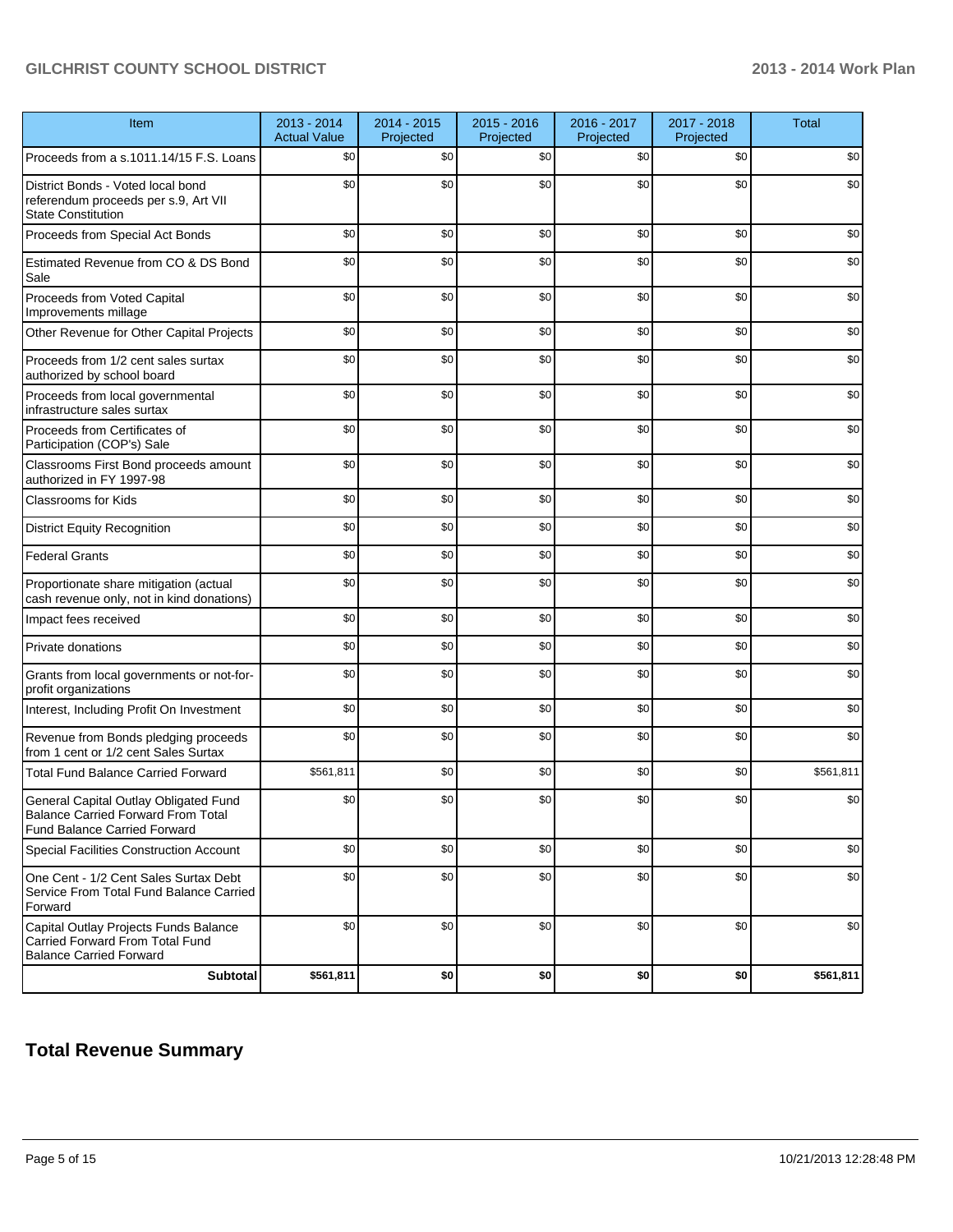| <b>Item Name</b>                                            | 2013 - 2014<br><b>Budget</b> | $2014 - 2015$<br>Projected | $2015 - 2016$<br>Projected | $2016 - 2017$<br>Projected | $2017 - 2018$<br>Projected | <b>Five Year Total</b> |
|-------------------------------------------------------------|------------------------------|----------------------------|----------------------------|----------------------------|----------------------------|------------------------|
| Local 1.5 Mill Discretionary Capital Outlay  <br>l Revenue  | \$922,652                    | \$1,009,151                | \$1,066,198                | \$1,134,193                | \$1,220,907                | \$5,353,101            |
| IPECO and 1.5 Mill Maint and Other 1.5<br>Mill Expenditures | (\$1,501,518)                | (\$1,026,206)              | (\$1,083,253)              | (S1, 151, 248)             | (\$1,237,962)              | (\$6,000,187)          |
| IPECO Maintenance Revenue                                   | \$0                          | \$0                        | \$0                        | \$0                        | \$0                        | \$0                    |
| Available 1.50 Mill for New \<br>l Construction             | ( \$578, 866)                | ( \$17,055]                | $($ \$17,055)              | (\$17,055)                 | (\$17,055)                 | (\$647,086)            |

| <b>Item Name</b>                 | 2013 - 2014<br><b>Budget</b> | $2014 - 2015$<br>Projected | $2015 - 2016$<br>Projected | 2016 - 2017<br>Projected | 2017 - 2018<br>Projected | <b>Five Year Total</b> |
|----------------------------------|------------------------------|----------------------------|----------------------------|--------------------------|--------------------------|------------------------|
| ICO & DS Revenue                 | \$17,055                     | \$17,055                   | \$17,055                   | \$17,055                 | \$17,055                 | \$85,275               |
| IPECO New Construction Revenue   | \$0                          | \$0                        | \$0                        | \$0                      | \$0 <sub>1</sub>         | \$0 <sub>1</sub>       |
| IOther/Additional Revenue        | \$561,811                    | \$0                        | \$0                        | \$0                      | \$0                      | \$561,811              |
| <b>Total Additional Revenuel</b> | \$578,866                    | \$17,055                   | \$17,055                   | \$17,055                 | \$17,055                 | \$647,086              |
| <b>Total Available Revenue</b>   | \$0                          | \$0                        | \$0                        | \$0                      | \$0                      | \$0                    |

# **Project Schedules**

#### **Capacity Project Schedules**

A schedule of capital outlay projects necessary to ensure the availability of satisfactory classrooms for the projected student enrollment in K-12 programs.

Nothing reported for this section.

| <b>Planned Cost:</b>     |  |  |  |
|--------------------------|--|--|--|
| <b>Student Stations:</b> |  |  |  |
| <b>Total Classrooms:</b> |  |  |  |
| Gross Sq Ft:             |  |  |  |

### **Other Project Schedules**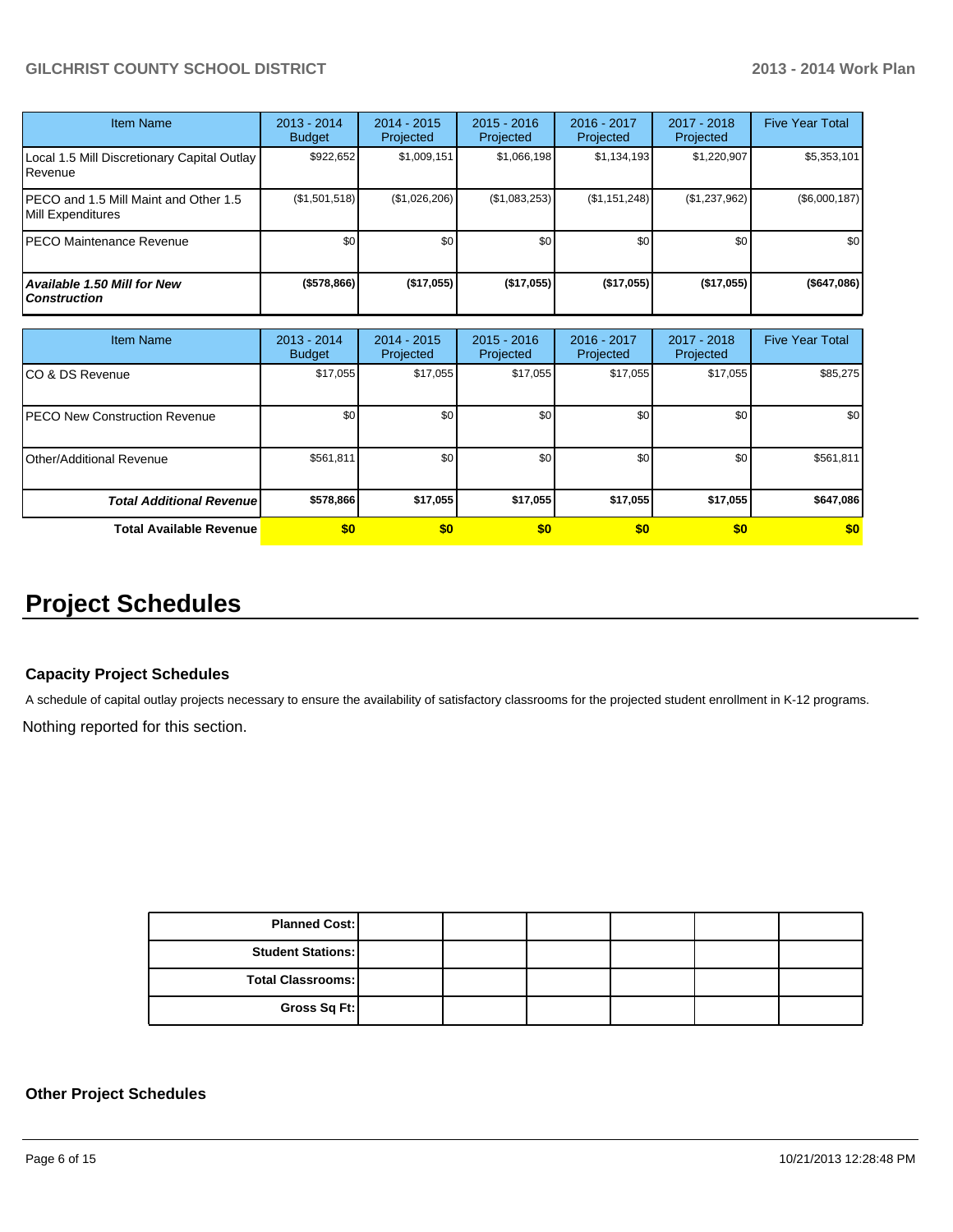Major renovations, remodeling, and additions of capital outlay projects that do not add capacity to schools.

| <b>Project Description</b>                                   | Location            | $2013 - 2014$<br><b>Actual Budget</b> | $2014 - 2015$<br>Projected | $2015 - 2016$<br>Projected | 2016 - 2017<br>Projected | 2017 - 2018<br>Projected | Total          | Funded |
|--------------------------------------------------------------|---------------------|---------------------------------------|----------------------------|----------------------------|--------------------------|--------------------------|----------------|--------|
| Remodeling Bldg #1 Parcel #4,<br>Remodeling Bldg#3 Parcel #3 | <b>BELL HIGH</b>    | \$205,356                             | \$0                        | \$0                        | \$0                      | \$0                      | \$205,356 No   |        |
| <b>INew Auditorium</b>                                       | <b>TRENTON HIGH</b> | \$0                                   | \$644,844                  | \$0                        | \$0 <sub>1</sub>         | \$0                      | \$644,844 No   |        |
| New Dining Area                                              | <b>TRENTON HIGH</b> | \$467.860                             | \$292,858                  | \$520.343                  | \$0                      | \$0                      | \$1,281,061 No |        |
| Remodeling Bldg#30 Parcel #1                                 | <b>TRENTON HIGH</b> | \$0                                   | \$235,944                  | \$0 <sub>l</sub>           | \$0                      | \$0                      | \$235,944 No   |        |
|                                                              |                     | \$673,216                             | \$1,173,646                | \$520,343                  | \$0                      | \$0                      | \$2,367,205    |        |

#### **Additional Project Schedules**

Any projects that are not identified in the last approved educational plant survey.

Nothing reported for this section.

#### **Non Funded Growth Management Project Schedules**

Schedule indicating which projects, due to planned development, that CANNOT be funded from current revenues projected over the next five years.

Nothing reported for this section.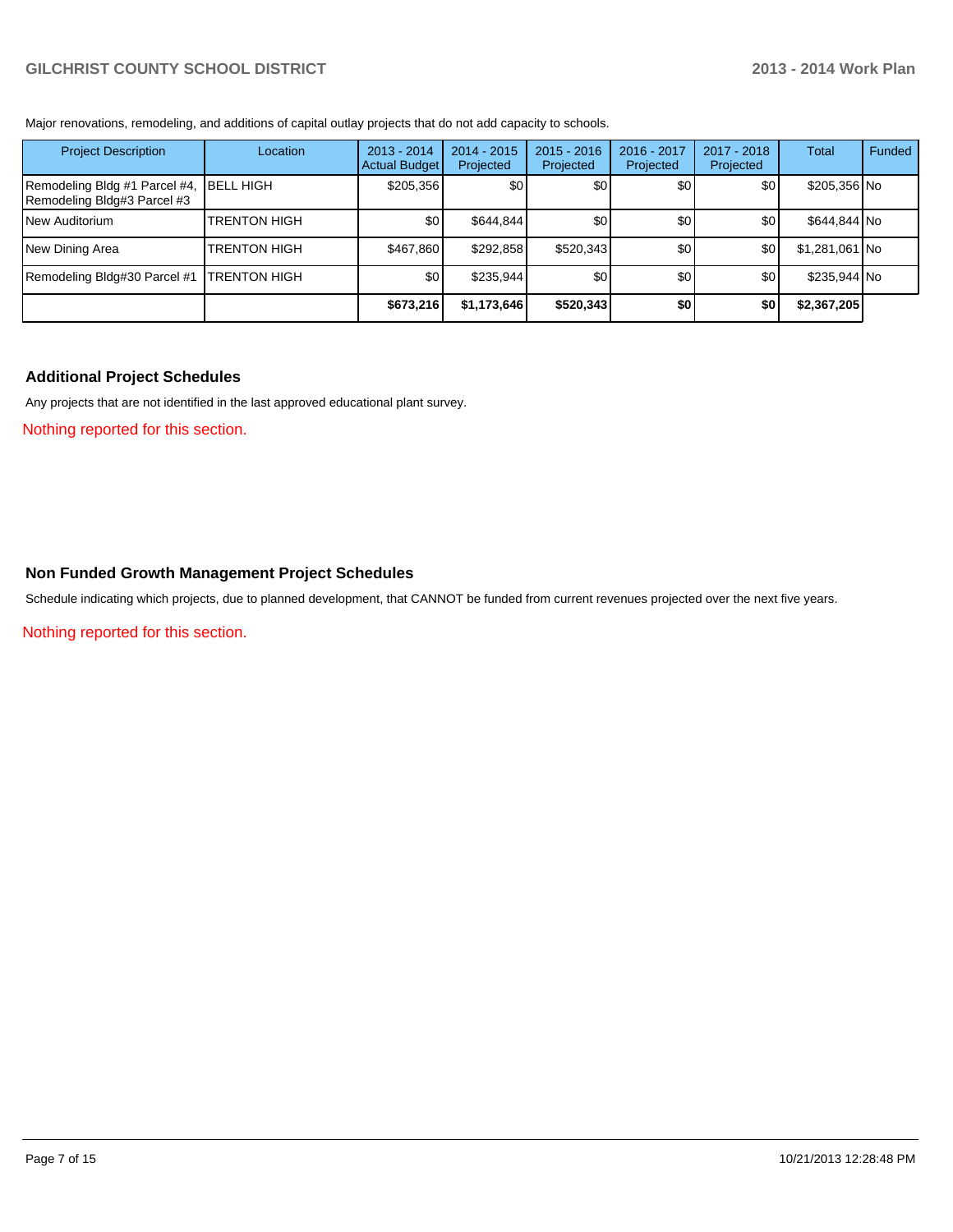# **Tracking**

## **Capacity Tracking**

| Location                | $2013 -$<br><b>2014 Satis.</b><br>Stu. Sta. | Actual<br>$2013 -$<br><b>2014 FISH</b><br>Capacity | Actual<br>$2012 -$<br>2013<br><b>COFTE</b> | # Class<br>Rooms | Actual<br>Average<br>$2013 -$<br>2014 Class<br><b>Size</b> | Actual<br>$2013 -$<br>2014<br><b>Utilization</b> | <b>New</b><br>Stu.<br>Capacity | <b>New</b><br>Rooms to<br>be<br>Added/Re<br>moved | Projected<br>$2017 -$<br>2018<br><b>COFTE</b> | Projected<br>$2017 -$<br>2018<br><b>Utilization</b> | Projected<br>$2017 -$<br>2018 Class<br><b>Size</b> |
|-------------------------|---------------------------------------------|----------------------------------------------------|--------------------------------------------|------------------|------------------------------------------------------------|--------------------------------------------------|--------------------------------|---------------------------------------------------|-----------------------------------------------|-----------------------------------------------------|----------------------------------------------------|
| ITRENTON HIGH           | 2,358                                       | 2.122                                              | 1.268                                      | 113              | 11                                                         | 60.00 %                                          |                                |                                                   | 1.160                                         | 55.00 %                                             | 10                                                 |
| <b>IBELL HIGH</b>       | 1.158                                       | 1.042                                              | 669                                        | 50               | 13                                                         | 64.00 %                                          |                                |                                                   | 594                                           | 57.00 %                                             | 12                                                 |
| <b>IBELL ELEMENTARY</b> | 685                                         | 685                                                | 465                                        | 36 <sup>1</sup>  | 13                                                         | 68.00 %                                          |                                |                                                   | 436 l                                         | 64.00%                                              | 12                                                 |
|                         | 4,201                                       | 3,849                                              | 2,402                                      | 199 l            | 12                                                         | 62.40%                                           | $\mathbf{0}$                   |                                                   | 2,190                                         | 56.90 %                                             | 11                                                 |

The COFTE Projected Total (2,190) for 2017 - 2018 must match the Official Forecasted COFTE Total (2,191 ) for 2017 - 2018 before this section can be completed. In the event that the COFTE Projected Total does not match the Official forecasted COFTE, then the Balanced Projected COFTE Table should be used to balance COFTE.

 $|P$ roj

| Projected COFTE for 2017 - 2018 |       | <b>Grade Level Type</b> | <b>Balanced Projected</b><br>COFTE for 2017 - 2018 |
|---------------------------------|-------|-------------------------|----------------------------------------------------|
| Elementary (PK-3)               | 777   |                         |                                                    |
| Middle (4-8)                    | 775   |                         |                                                    |
|                                 |       | Elementary (PK-3)       | 0                                                  |
| High (9-12)                     | 638   |                         |                                                    |
|                                 |       | Middle (4-8)            | 0                                                  |
|                                 | 2,191 |                         |                                                    |
|                                 |       | High (9-12)             | 0                                                  |
|                                 |       |                         |                                                    |
|                                 |       |                         | 2,190                                              |

### **Relocatable Replacement**

Number of relocatable classrooms clearly identified and scheduled for replacement in the school board adopted financially feasible 5-year district work program.

| Location                               | $2013 - 2014$ | $2014 - 2015$ | $2015 - 2016$ | $2016 - 2017$ | 2017 - 2018 | Year 5 Total |
|----------------------------------------|---------------|---------------|---------------|---------------|-------------|--------------|
| <b>Total Relocatable Replacements:</b> |               |               |               |               |             |              |

### **Charter Schools Tracking**

Information regarding the use of charter schools.

Nothing reported for this section.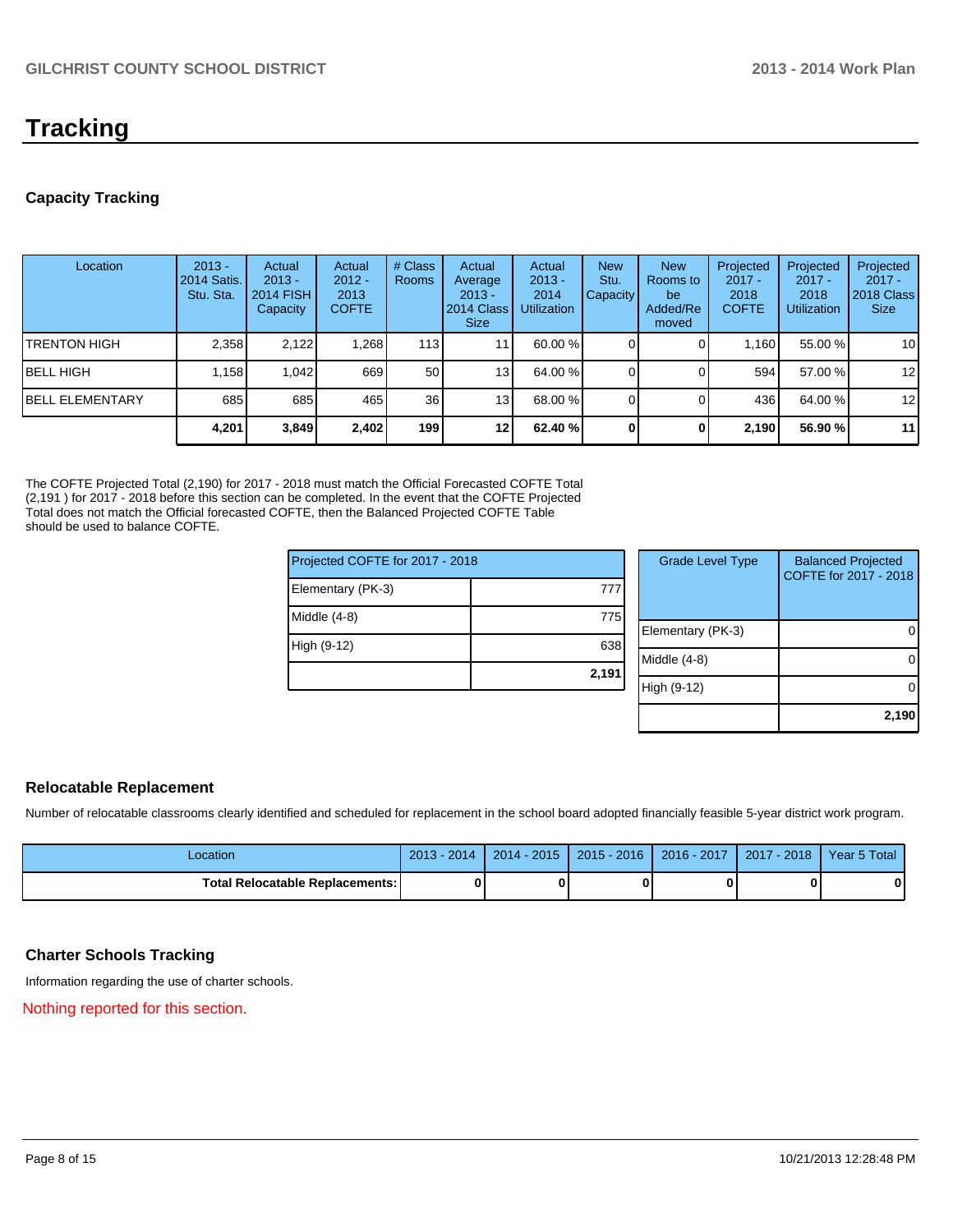#### **Special Purpose Classrooms Tracking**

The number of classrooms that will be used for certain special purposes in the current year, by facility and type of classroom, that the district will, 1), not use for educational purposes, and 2), the co-teaching classrooms that are not open plan classrooms and will be used for educational purposes.

| School | <b>School Type</b>                     | # of Elementary<br>K-3 Classrooms | # of Middle 4-8<br><b>Classrooms</b> | # of High $9-12$<br><b>Classrooms</b> | # of $ESE$<br><b>Classrooms</b> | # of Combo<br><b>Classrooms</b> | Total<br><b>Classrooms</b> |
|--------|----------------------------------------|-----------------------------------|--------------------------------------|---------------------------------------|---------------------------------|---------------------------------|----------------------------|
|        | <b>Total Educational Classrooms: I</b> |                                   |                                      |                                       |                                 |                                 | 0                          |
|        |                                        |                                   |                                      |                                       |                                 |                                 |                            |
| School | <b>School Type</b>                     | # of Elementary<br>K-3 Classrooms | # of Middle 4-8<br><b>Classrooms</b> | # of High $9-12$<br><b>Classrooms</b> | # of $ESE$<br><b>Classrooms</b> | # of Combo<br><b>Classrooms</b> | Total<br><b>Classrooms</b> |
|        | <b>Total Co-Teaching Classrooms:</b>   |                                   |                                      |                                       |                                 |                                 | $\mathbf{0}$               |

#### **Infrastructure Tracking**

**Necessary offsite infrastructure requirements resulting from expansions or new schools. This section should include infrastructure information related to capacity project schedules and other project schedules (Section 4).**

Not Specified

**Proposed location of planned facilities, whether those locations are consistent with the comprehensive plans of all affected local governments, and recommendations for infrastructure and other improvements to land adjacent to existing facilities. Provisions of 1013.33(12), (13) and (14) and 1013.36 must be addressed for new facilities planned within the 1st three years of the plan (Section 5).**

Not Specified

**Consistent with Comp Plan?** No

#### **Net New Classrooms**

The number of classrooms, by grade level and type of construction, that were added during the last fiscal year.

| List the net new classrooms added in the 2012 - 2013 fiscal year.                                                                                       | vear.                         | List the net new classrooms to be added in the 2013 - 2014 fiscal |                                |                        |                                                                        |                            |                                |                        |
|---------------------------------------------------------------------------------------------------------------------------------------------------------|-------------------------------|-------------------------------------------------------------------|--------------------------------|------------------------|------------------------------------------------------------------------|----------------------------|--------------------------------|------------------------|
| "Classrooms" is defined as capacity carrying classrooms that are added to increase<br>capacity to enable the district to meet the Class Size Amendment. |                               |                                                                   |                                |                        | Totals for fiscal year 2013 - 2014 should match totals in Section 15A. |                            |                                |                        |
| Location                                                                                                                                                | $2012 - 2013 \#$<br>Permanent | $2012 - 2013$ #<br>Modular                                        | $2012 - 2013$ #<br>Relocatable | $2012 - 2013$<br>Total | $2013 - 2014$ #<br>Permanent                                           | $2013 - 2014$ #<br>Modular | $2013 - 2014$ #<br>Relocatable | $2013 - 2014$<br>Total |
| Elementary (PK-3)                                                                                                                                       |                               |                                                                   |                                |                        |                                                                        |                            |                                | 0                      |
| Middle (4-8)                                                                                                                                            |                               |                                                                   |                                |                        |                                                                        |                            |                                | $\Omega$               |
| High (9-12)                                                                                                                                             |                               |                                                                   |                                |                        |                                                                        |                            |                                | 0                      |
|                                                                                                                                                         |                               |                                                                   |                                |                        |                                                                        |                            |                                | 0                      |

#### **Relocatable Student Stations**

Number of students that will be educated in relocatable units, by school, in the current year, and the projected number of students for each of the years in the workplan.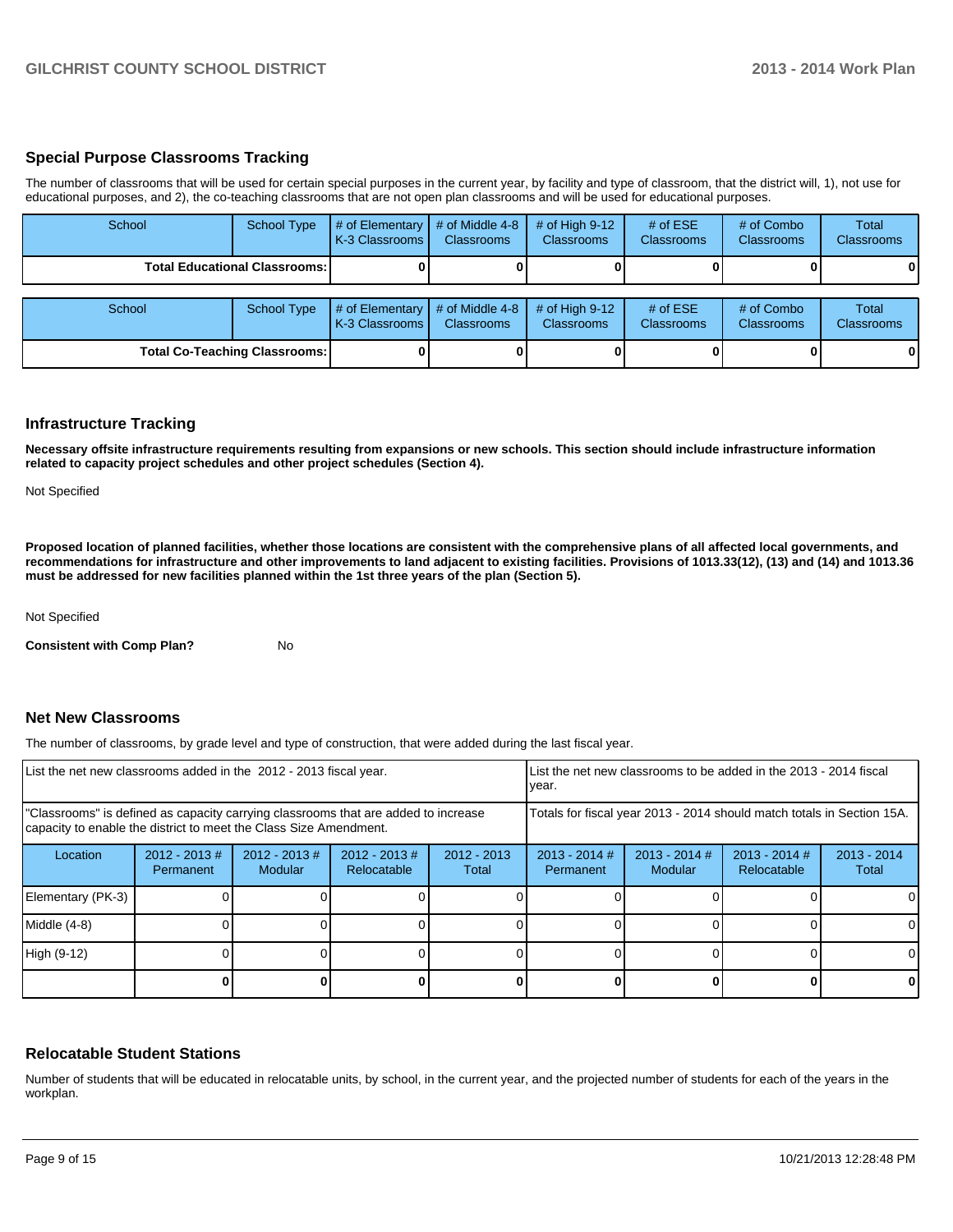| <b>Site</b>                                       | $2013 - 2014$ | $2014 - 2015$ | $2015 - 2016$ | 2016 - 2017 | 2017 - 2018 | 5 Year Average |
|---------------------------------------------------|---------------|---------------|---------------|-------------|-------------|----------------|
| <b>TRENTON HIGH</b>                               | 210           | 210           | 210           | 210         | 210         | 210            |
| IBELL HIGH                                        | 272           | 272           | 272           | 272         | 272         | 272            |
| <b>BELL ELEMENTARY</b>                            | 62            | 62            | 62            | 62          | 62          | 62             |
| Totals for GILCHRIST COUNTY SCHOOL DISTRICT       |               |               |               |             |             |                |
| Total students in relocatables by year.           | 544           | 544           | 544           | 544         | 544         | 544 l          |
| Total number of COFTE students projected by year. | 2,334         | 2,268         | 2.233         | 2,200       | 2,191       | 2,245          |
| Percent in relocatables by year.                  | 23 %          | 24 %          | 24 %          | 25 %        | 25 %        | 24 %           |

### **Leased Facilities Tracking**

Exising leased facilities and plans for the acquisition of leased facilities, including the number of classrooms and student stations, as reported in the educational plant survey, that are planned in that location at the end of the five year workplan.

| Location                | # of Leased<br>Classrooms 2013 - I<br>2014 | <b>FISH Student</b><br><b>Stations</b> | Owner      | # of Leased<br>Classrooms 2017 -<br>2018 | <b>FISH Student</b><br><b>Stations</b> |
|-------------------------|--------------------------------------------|----------------------------------------|------------|------------------------------------------|----------------------------------------|
| <b>ITRENTON HIGH</b>    |                                            |                                        | 0 Leased   |                                          | $\overline{0}$                         |
| IBELL HIGH              |                                            |                                        | 150 Leased |                                          | 150                                    |
| <b>IBELL ELEMENTARY</b> |                                            |                                        |            |                                          | $\overline{0}$                         |
|                         |                                            | 150                                    |            |                                          | 150 <sup>1</sup>                       |

#### **Failed Standard Relocatable Tracking**

Relocatable units currently reported by school, from FISH, and the number of relocatable units identified as 'Failed Standards'.

Nothing reported for this section.

# **Planning**

#### **Class Size Reduction Planning**

**Plans approved by the school board that reduce the need for permanent student stations such as acceptable school capacity levels, redistricting, busing, year-round schools, charter schools, magnet schools, public-private partnerships, multitrack scheduling, grade level organization, block scheduling, or other alternatives.**

Gilchrist County is striving to meet all class size constitutional requirements and the projects in this plan will help to maintain that status.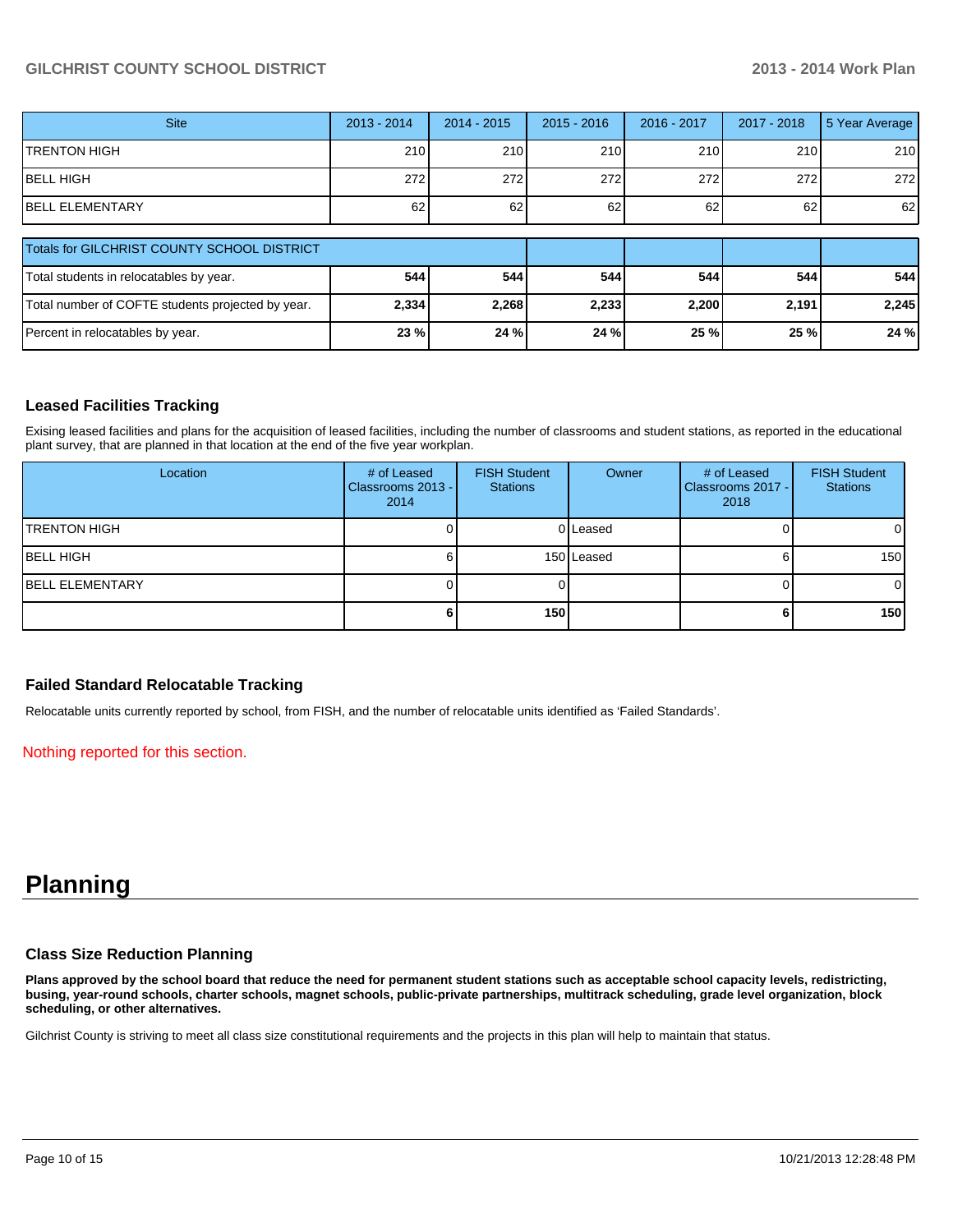### **School Closure Planning**

#### **Plans for the closure of any school, including plans for disposition of the facility or usage of facility space, and anticipated revenues.**

No school closings are scheduled over the next five years.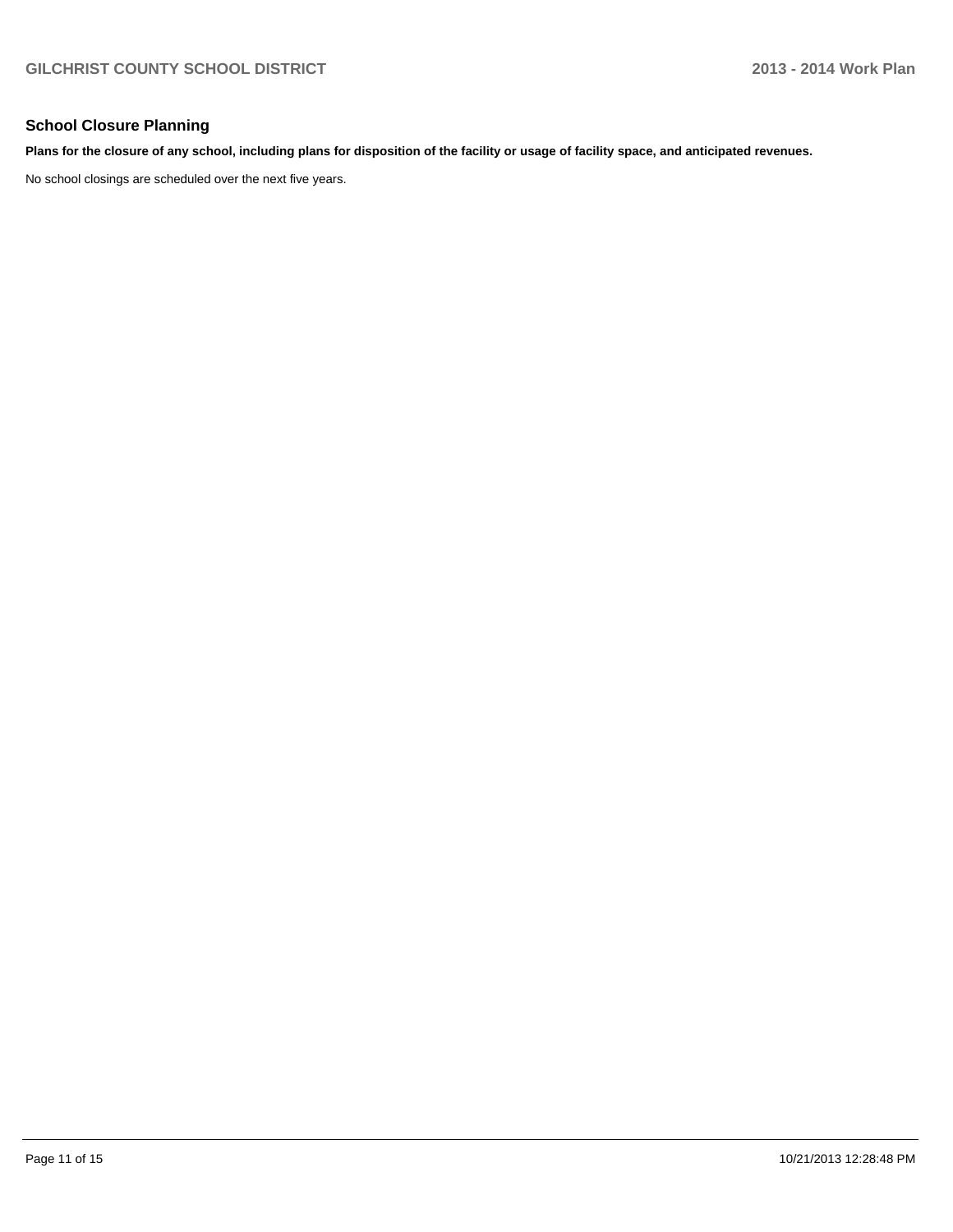# Five Year Survey - Ten Year Capacity **10/21/2013** GILCHRIST COUNTY SCHOOL DISTRICT

**Schedule of capital outlay projects projected to ensure the availability of satisfactory student stations for the projected student enrollment in K - 12 programs for the future 5 years beyond the 5-year district facilities work program.**

| Project                           | Location, Community, Quadrant or other general<br>location | <b>Projected Cost</b> |
|-----------------------------------|------------------------------------------------------------|-----------------------|
| Project description not specified | Location not specified                                     | \$0                   |
|                                   |                                                            | \$0                   |

Five Year Survey - Ten Year Infrastructure GILCHRIST COUNTY SCHOOL DISTRICT

# **10/21/2013**

**Proposed Location of Planned New, Remodeled, or New Additions to Facilities in 6 thru 10 out years (Section 28).**

New cafetorium at Trenton High Scool and remodeling of Multipurpose room at Trenton High School

#### **Plans for closure of any school, including plans for disposition of the facility or usage of facility space, and anticipated revenues in the 6 thru 10 out years (Section 29).**

Uncertain demographic & economic changes makes this projection to be a guess at best, so none are specified.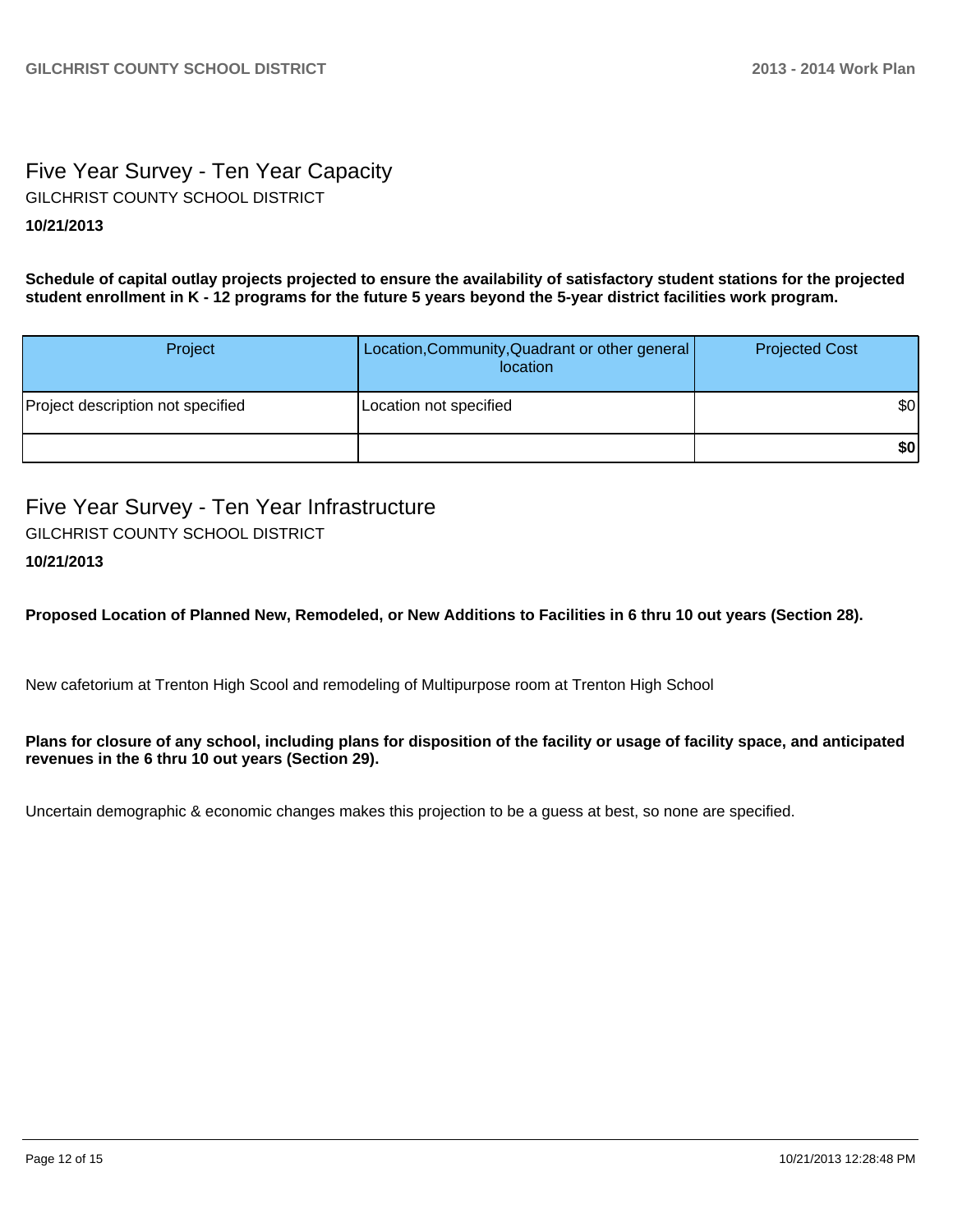# Five Year Survey - Ten Year Maintenance **10/21/2013** GILCHRIST COUNTY SCHOOL DISTRICT

**District projects and locations regarding the projected need for major renovation, repair, and maintenance projects within the district in years 6 - 10 beyond the projects plans detailed in the five years covered by the work plan.**

| Project                     | <b>Projected Cost</b> |
|-----------------------------|-----------------------|
| Districtwide Recomendations | \$500,000             |
|                             | \$500,000             |

# Five Year Survey - Ten Year Utilization GILCHRIST COUNTY SCHOOL DISTRICT

## **10/21/2013**

**Schedule of planned capital outlay projects identifying the standard grade groupings, capacities, and planned utilization rates of future educational facilities of the district for both permanent and relocatable facilities.**

| <b>Grade Level</b><br>Projections | <b>FISH Student</b><br><b>Stations</b> | <b>Actual FISH</b><br>Capacity | Actual<br><b>COFTE</b> | Actual<br><b>Utilization</b> | Actual new<br><b>Student</b><br>Capacity to be<br>added/remove<br>d | Projected<br><b>COFTE</b> | Projected<br><b>Utilization</b> |
|-----------------------------------|----------------------------------------|--------------------------------|------------------------|------------------------------|---------------------------------------------------------------------|---------------------------|---------------------------------|
| Elementary -<br>District Totals   | 685                                    | 685                            | 542.89                 | 79.25 %                      |                                                                     | 625                       | 91.11%                          |
| IMiddle - District<br>Totals      |                                        | $\Omega$                       | 0.00                   | 0.00 %                       |                                                                     |                           | 0.00%                           |
| High - District<br>Totals         | 3,548                                  | 3,193                          | 2,072.32               | 64.90 %                      |                                                                     | 2,125                     | 66.53%                          |
| Other - ESE, etc                  |                                        | 0                              | 0.00                   | 0.00 %                       |                                                                     | 0                         | 0.00%                           |
|                                   | 4,233                                  | 3,878                          | 2,615.21               | 67.44 %                      |                                                                     | 2,750                     | 70.84 %                         |

**Combination schools are included with the middle schools for student stations, capacity, COFTE and utilization purposes because these facilities all have a 90% utilization factor. Use this space to explain or define the grade groupings for combination schools.**

No comments to report.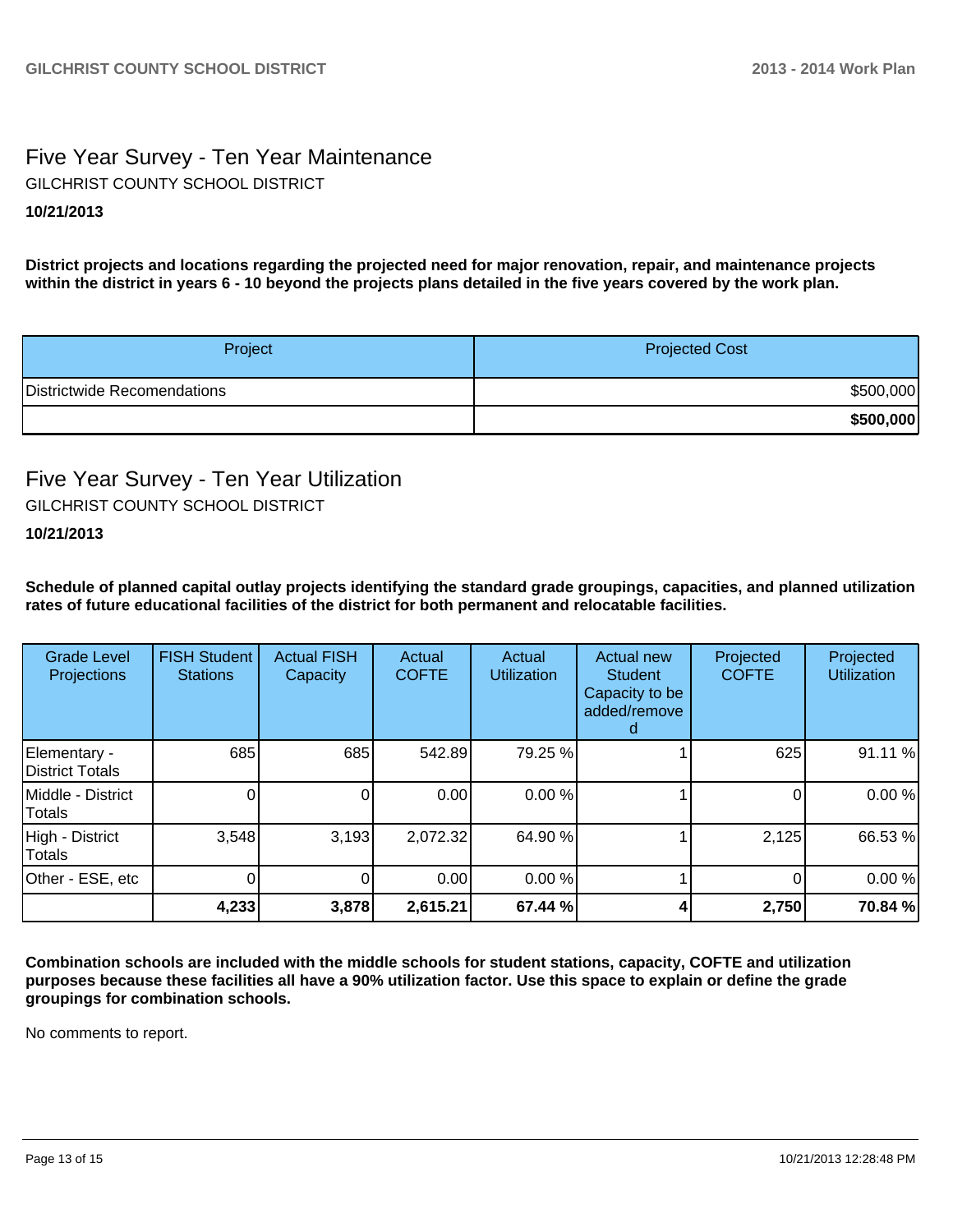Five Year Survey - Twenty Year Capacity **10/21/2013** GILCHRIST COUNTY SCHOOL DISTRICT

**Schedule of capital outlay projects projected to ensure the availability of satisfactory student stations for the projected student enrollment in K - 12 programs for the future 11 - 20 years beyond the 5-year district facilities work program.**

No items match the criteria.

Five Year Survey - Twenty Year Infrastructure GILCHRIST COUNTY SCHOOL DISTRICT

**10/21/2013**

**Proposed Location of Planned New, Remodeled, or New Additions to Facilities in the 11 through 20 out years (Section 28).**

Uncertain demographic & economic changes makes this projection to be a guess at best, so none are specified.

**Plans for closure of any school, including plans for disposition of the facility or usage of facility space, and anticipated revenues in the 11 through 20 out years (Section 29).**

Uncertain demographic & economic changes makes this projection to be a guess at best, so none are specified.